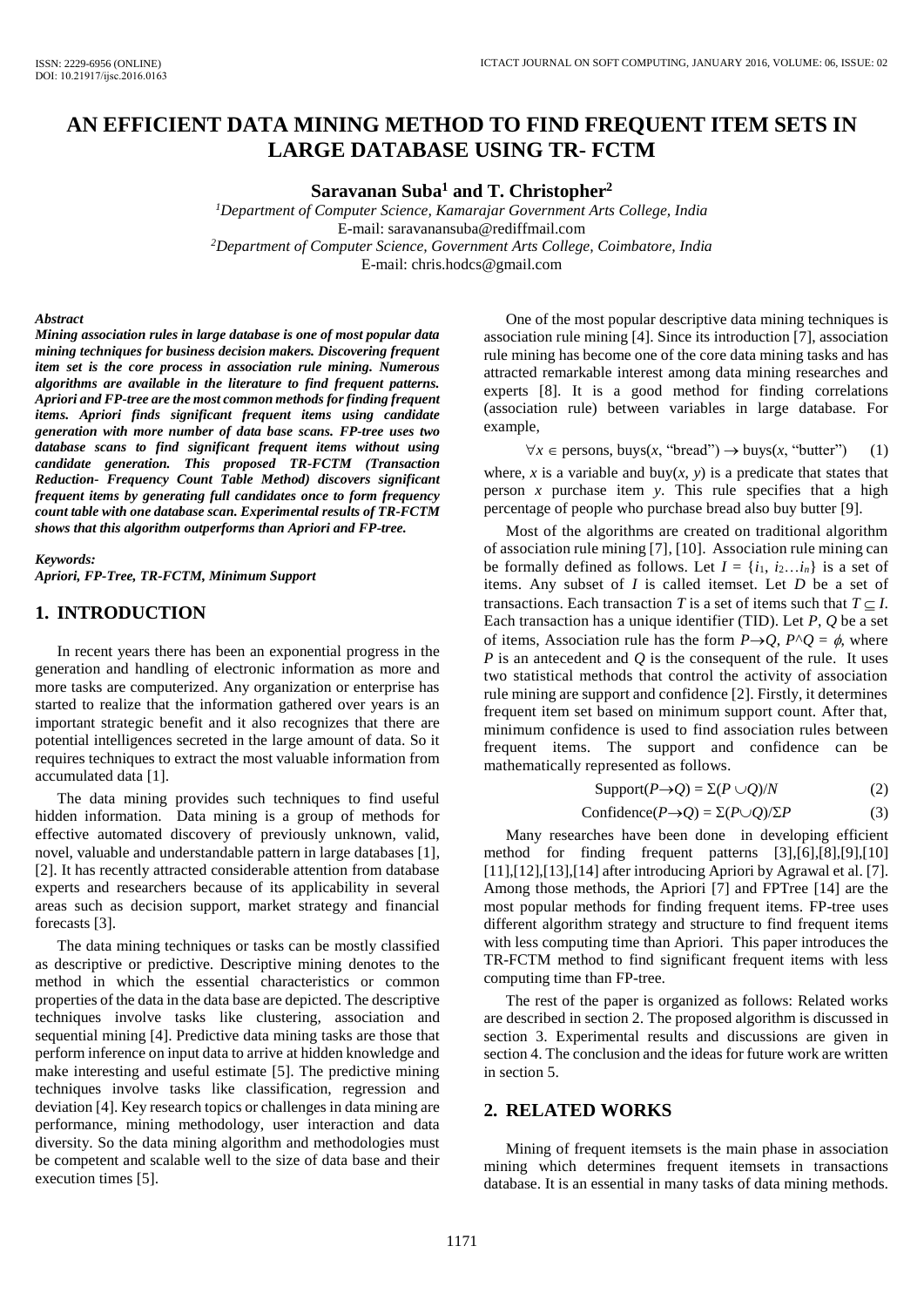Many algorithms are suggested to discover frequent itemsets, but all of them can be categorized into two classes: candidate generation or pattern growth [15].

The AIS (Agrawal, Imielinski and Swami) algorithm introduced by Agrawal et al. [7] was the forerunner of all the algorithms used to find the frequent itemsets and confident association rules. It was renamed as Apriori by Agrawal et al. [10], [16]. Though a number of algorithms were placed forth following the introduction of Apriori algorithm, a majority of them dealt with the optimization of one or more steps of the Apriori bearing the related general structure. Apriori algorithm suffers from many numbers of database scans required to find the frequent items set and take more time if the database size is increased [17].

FP-tree was proposed by Han in 2000 which represents pattern growth approach and it uses a specific data structure FP-tree. It reduces number of data base scans required by constructing FPtree structure but it suffers from the time required to construct a FP-Tree structure for large database. The increase in the size of the FP -tree with respect to the growth of database leads to difficulties in constructing, search and insert operation on large FP-tree.

Although computing power has increased terrifically over the years, competent algorithms with customized data structures are still necessary to get timely outcomes. This is specifically true for data mining as it is a computationally-intensive method. So this paper introduces the TR-FCTM method to find significant frequent items so that to reduce computing time than FP-tree.

### **3. PROPOSED METHODOLOGY**

## **3.1 REDUCING THE DATABASE SCANS USING TRANSACTION MERGING**

It is based on the observation that transaction databases frequently hold identical transactions. The technique consists of finding these transactions and to swap them with single transaction. This can be mathematically defined as, if a set of identical transactions  $(Tx1, Tx2,..., Txm)$  are in a database *D* then it is replaced by a single new transaction as (*TM*, *m*) where *TM* is the identical itemset and *m* is the total number of particular identical itemset in the database [18]. This reduces the total transactions in database as less than or equal to  $2<sup>I</sup>$ -1 transactions where, *I* represents total the number of different items in the shop. So this greatly reduces computing time of finding frequent itemset.

### **3.2 FREQUENCY COUNT TABLE (FCT)**

Let it *X* be any of an itemset in database *D*. It states that an itemset *X* of transaction *T* is a subset of  $I(X \subseteq I)$  and a set of such transactions form the database *D*. So in database *D* every transaction itemset *X* will be an element of  $2^I$ -1, where  $2^I$  is a power set of *I*. Power set of *I* contain all the subsets of *I* that may be in the form of transactions itemset in the transaction database *D* except *ϕ*. Hence our algorithm employ one table that's name is Frequency Count Table. It has two fields such as itemset and frequency count value. This table creates entries of frequency count of each itemset that are detected in transaction database. The frequency count of each itemset is the count of the existence of such itemset in transactional database *D*. This table is created and may be kept in memory till the frequent itemset are not found [19]. The format of frequency table count is given in Table.1.

Table.1. Structure of Frequency Count Table

|             | $\vert$ Sl. No.   Itemset(X)   Frequency Count(FC) |
|-------------|----------------------------------------------------|
|             |                                                    |
|             |                                                    |
|             |                                                    |
| $2^{I} - 1$ |                                                    |

For example, Let  $I = \{I1, I2, I3\}$  be the set of items and the different types of itemset that can be created from *I* are {*I*1}, {*I*2},  ${I3}, \ldots, {I1, I2, I3}$ . The frequency count table for above said items with initial value is given in Table.2.

Table.2. Frequency Count Table with initial value

| Sl. No. | Itemset(X)       | <b>Frequency Count(FC)</b> |
|---------|------------------|----------------------------|
|         | $\{I1\}$         |                            |
| 2       | $\{I2\}$         |                            |
| 3       | $\{I3\}$         |                            |
|         | $\{I1, I2\}$     |                            |
| 5       | $\{I1, I3\}$     |                            |
| 6       | $\{I2, I3\}$     |                            |
|         | $\{I1, I2, I3\}$ |                            |

### **3.3 PROPOSED ALGORITHM**

This proposed work employs transaction merging and FCT to find the significant frequent items. First it merges the similar transactions in the database and stores the merged transactions in the main memory. Later it reads the merged transactions one by one from main memory and update the FCT correspondingly.

To find the frequent itemset for any threshold value it scans the FCT not the database. FCT has entries of frequency count of all itemset but not the total support count of that itemset. The frequency count of each itemset is the count of the direct existence of such itemset in transactional database *D*. The total count of particular itemset *X* is calculated by comparing whether it a subset of all its bigger itemset in the FCT. If total frequency count of particular itemset is greater than or equal to ST (Support Threshold) then the itemset is included in the FI (Frequent Itemsets).

- 1. *Algorithm: The TR-FCTM*
- 2. *Input: A database D and the support*

 *Threshold ST* 

- 3. *Output: frequent itemsets FI*
- 4. *Begin*
- 5. *Construct TRT;*
- 6. *Scan the raw database D record by record until it reaches the end of record*
- 7. *{*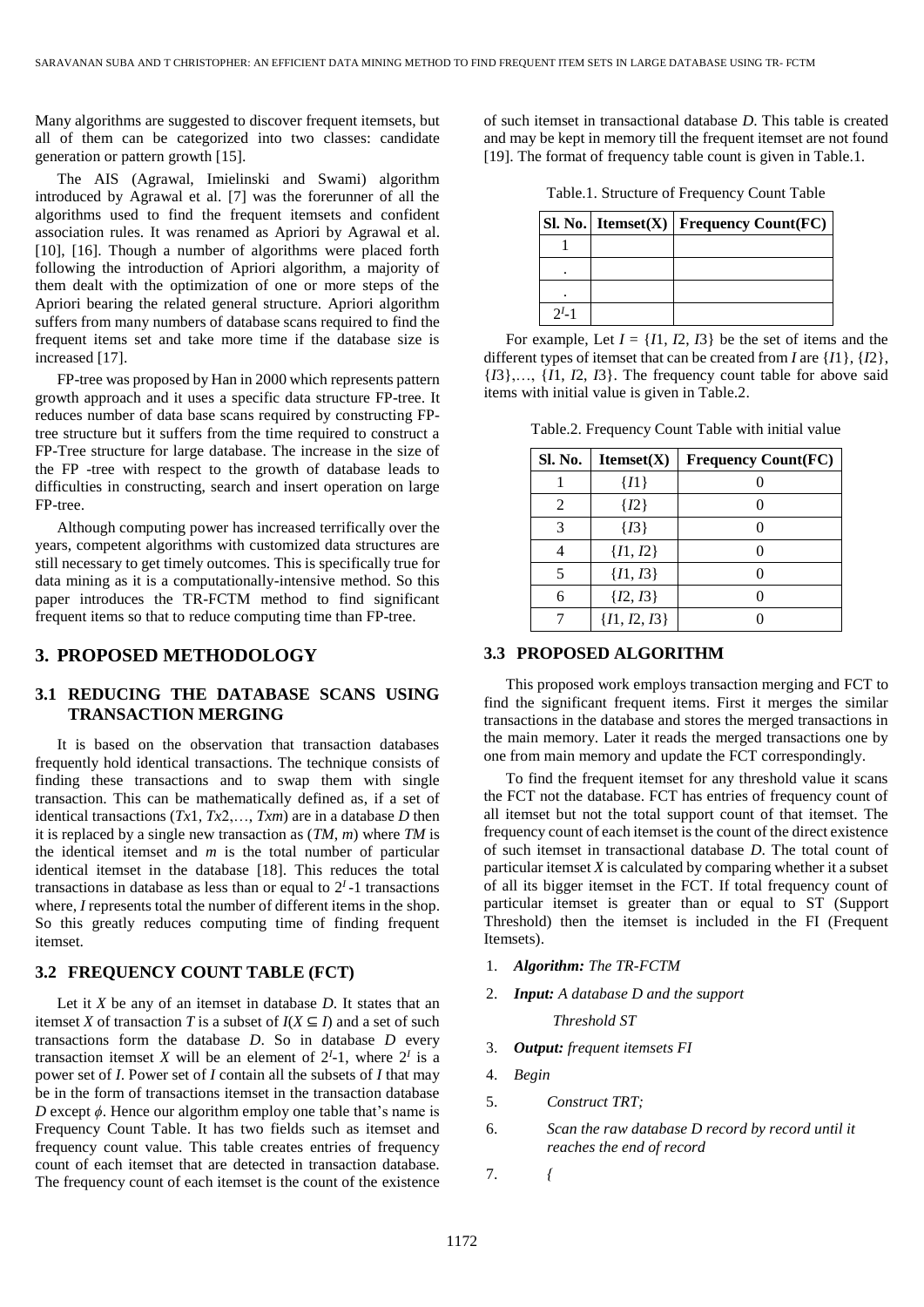|     | Update the TRT;                                                   |
|-----|-------------------------------------------------------------------|
| 8.  | Count the number of different items involved in<br>the data base; |
| 9.  | $\overline{I}$                                                    |
| 10. | Construct the FCT;                                                |
| 11. | Scan TRT and update corresponding entry in<br>FCT:                |
| 12. | $FI = \{\phi\};$                                                  |
| 13. | For $(i=1; i<2^l; i++)$                                           |
|     | //for each itemset $X_i$ in FCT, Repeat the steps                 |
| 14. | ſ                                                                 |
| 15. | $TC_{Xi} = 0;$                                                    |
| 16. | For $(j=i+1; j < 2^l; j++)$                                       |
| 17. | $\sqrt{ }$                                                        |
| 18. | If $Xi \subseteq Xj$ .                                            |
| 19. | ſ                                                                 |
| 20. | $TC_{Xi} = TC_{Xi} + FCT.FC(j);$                                  |
| 21. | $\overline{I}$                                                    |
| 22. | $\overline{ }$                                                    |
| 23. | if ( $TC_{xi}>=ST$ )                                              |
| 24. | $\sqrt{ }$                                                        |
| 25. | $FI = FI U Xi;$                                                   |
| 26. | $\overline{I}$                                                    |
| 27. | $\overline{I}$                                                    |
|     |                                                                   |

28. *End.*

### **3.4 ILLUSTRATION OF PROPOSED MOTHED**

Suppose this problem has the transaction set D with 10 transactions , minimum support threshold values as 2 and item set  $I = \{A, B, C\}$ . The transaction set is shown in Table.3.

Table.3. Transaction Database

| Tid            | <b>Itemset</b> |
|----------------|----------------|
| T1             | A, B, C        |
| T2             | A, B           |
| T3             | B, C           |
| T <sub>4</sub> | A              |
| T <sub>5</sub> | A              |
| T <sub>6</sub> | A, B           |
| T7             | B. C           |
| T <sub>8</sub> | B, C           |
| T9             | A, B           |
| T10            |                |

The algorithm scans the transactions one by one and merges the identical transactions and store those merged transactions into a table called TRT as shown in Table.4.

| Table.4. Transaction Reduction Table (TRT) |  |  |  |
|--------------------------------------------|--|--|--|
|--------------------------------------------|--|--|--|

| Sl. No. | Itemset | <b>Count</b> |
|---------|---------|--------------|
|         | A, B, C |              |
|         | A, B    |              |
|         | B, C    |              |
|         |         |              |

Next step is to construct the FCT with initial values as shown in Table.5.

Table.5. Initial Frequency Count Table

| Sl. No. | <b>Itemset</b> | <b>Frequency Count</b> |
|---------|----------------|------------------------|
|         | А              |                        |
| 2       | B              |                        |
| 3       | C              |                        |
|         | A, B           |                        |
| 5       | A, C           |                        |
| 6       | B, C           |                        |
|         | A, B, C        |                        |

The FCT is updated for each transaction scan as shown in Table.6.

Table.6. Updated Frequency Count Table

| Sl. No. | <b>Itemset</b> | <b>Frequency Count</b> |
|---------|----------------|------------------------|
|         | А              |                        |
| 2       | B              |                        |
| 3       | C              |                        |
|         | A, B           |                        |
| 5       | A, C           |                        |
| б       | B, C           |                        |
|         | A, B, C        |                        |

Finally, the total frequency counts of all combinations of itemsets are generated as stated in the proposed algorithm. The value TFCT is shown in Table.7.

Table.7. Total Frequency Calculation

| <b>Sl. No.</b> | <b>Itemset</b> | <b>Total Frequency Count</b> |
|----------------|----------------|------------------------------|
|                | А              |                              |
| 2              | В              |                              |
|                | $\mathsf{C}$   |                              |
|                | A, B           |                              |
|                | A, C           |                              |
|                | B, C           |                              |
|                | A, B, C        |                              |

It is observed from Table.7 that the frequent itemsets for given set of transactions are,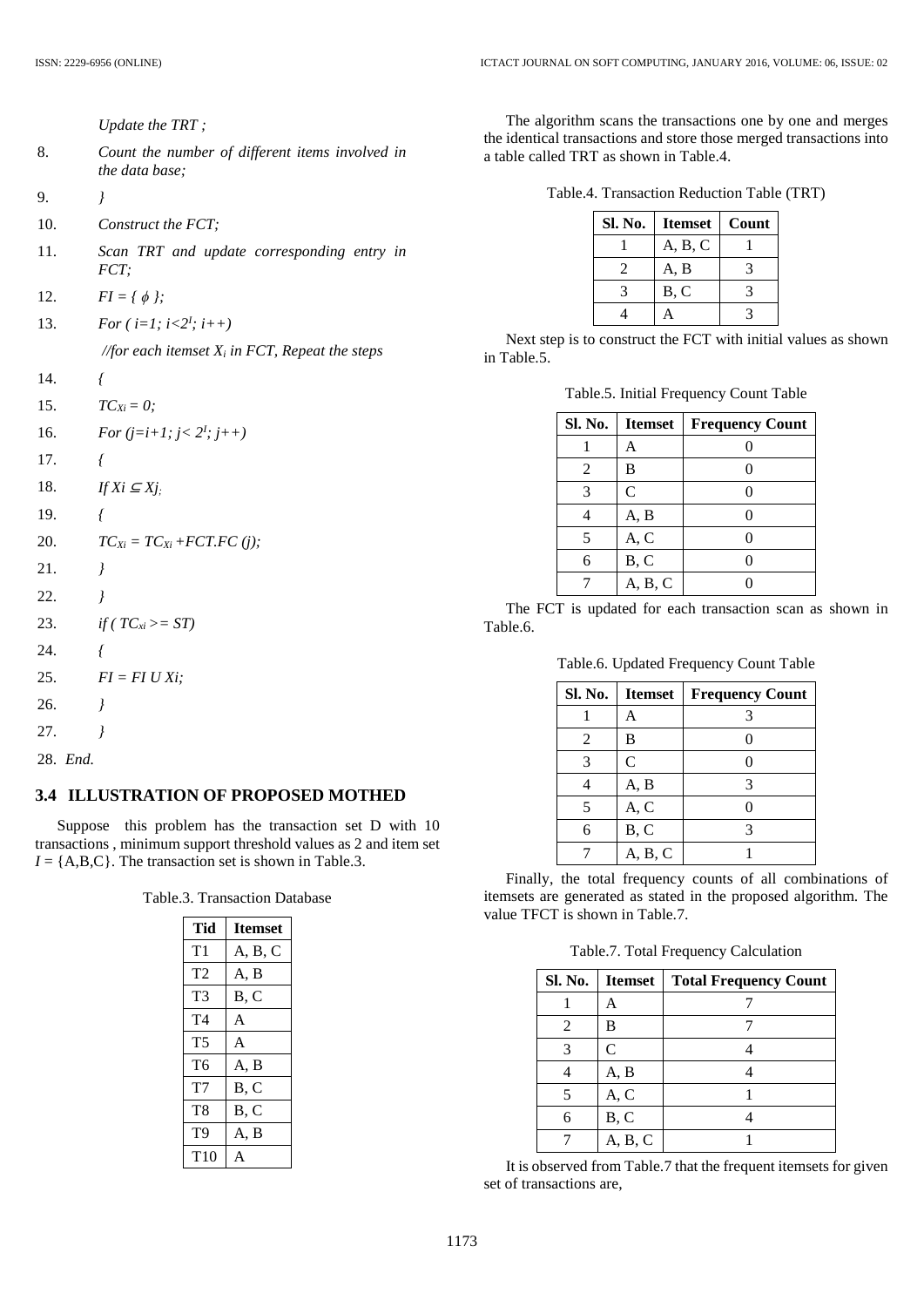$FI = \{\{A\}, \{B\}, \{C\}, \{A, B\}, \{B, C\}\}\$ 

### **4. EXPERIMENTAL ANALYSIS**

To study the performance of this proposed algorithm, it has been done several experiments. The intel core™ i5-2450m CPU @2.5GHZ, 4.0GB RAM, 64 bit windows 7 operating system and NetBeans IDE 8.0.2 were used to conduct the experiment. The synthetic Data set of 100,1000, 2000 and 4000 with 5 items were created to compare this proposed TR-FCTM with Apriori and FPtree in terms of time required to find significant frequent itemsets from given datasets.

The first experiment compares the execution time consumed of Apriori, FP-tree and proposed algorithm by applying the above said four groups of datasets. The Table.8 shows execution time to find significant frequent items generated by Apriori, FP-tree and TR-FCTM for four groups of data sets with 20% minimum support threshold.

|  | Table.8. Execution Time Comparision for Different Data Sets |  |  |  |  |
|--|-------------------------------------------------------------|--|--|--|--|
|  |                                                             |  |  |  |  |

|                            | <b>Execution Time in ms</b> |                   |                |  |  |
|----------------------------|-----------------------------|-------------------|----------------|--|--|
| <b>No. of Transactions</b> |                             | Apriori   FP-Tree | <b>TR-FCTM</b> |  |  |
| 100                        | 18                          | 14                | 12             |  |  |
| 1000                       | 56                          | 35                | 19             |  |  |
| 2000                       | 100                         | 45                | 25             |  |  |
| 4000                       | 150                         |                   |                |  |  |

It is observed that the execution time is decreased linearly from Apriori to FP-tree and FP-tree to TR-FCTM and the difference increases more and more as the number of transactions increases.

The Fig.1 demonstrates the performance of Apriori, FP-tree and TR-FCTM according to the execution time of each algorithm for given four groups of transactions. It is easily observed that the TR-FCTM outperforms than Apriori and FP-tree.



Fig.1. Time Comparison for Different Group of Transaction sets

The second experiment compares the execution time consumed of Apriori, FP-tree and proposed algorithm by applying 2000 transactions through 3 different minimum support thresholds. The Table.9 shows execution time to find significant frequent items generated by Apriori, FP-tree and TR-FCTM.

Table.9. Execution time comparision for different thresholds

| <b>Minimum Support</b> | <b>Execution Time in ms</b> |    |                         |  |
|------------------------|-----------------------------|----|-------------------------|--|
| <b>Threshold</b>       |                             |    | Apriori FP-tree TR-FCTM |  |
| 10                     | 110                         | 46 | 27                      |  |
| 25                     | 100                         | 45 | 25                      |  |
| -50.                   | 66                          |    | 24                      |  |

The Fig.2 demonstrates the performance of Apriori, FP-tree and TR-FCTM according to the execution time for 3 different minimum support thresholds with 2000 transactions. It is easily seen that the TR-FCTM outperforms than Apriori and FP-tree.



Fig.2. Time Comparison of Different Threshold levels

### **4.1 THE ANALYSIS AND EVALUATION OF THE TR-FCTM**

It is observed that the time consuming in TR-FCTM is less than the Apriori and FP-tree with reference to the Fig.1 and Fig.2 [15].

| No. of<br><b>Transactions</b> | <b>Execution Time in ms</b> |                | % of Time        |
|-------------------------------|-----------------------------|----------------|------------------|
|                               | Apriori                     | <b>TR-FCTM</b> | <b>Reduction</b> |
| 100                           | 18                          | 12             | 33.33%           |
| 1000                          | 56                          | 19             | 66.07%           |
| 2000                          | 100                         | 25             | 75.00%           |
| 4000                          | 150                         | 31             | 79.33%           |

Table.10. Time Reduction Rate with Different Datasets (TR-FCTM & Apriori)

The Table.10 shows that the time reduction rate of using TR-FCTM against Apriori according to vary the number of transactions. It proves that the time reduction rate increases as number of transactions increases. The average time reduction rate for using TR-FCTM against Apriori of this case is 63.43%.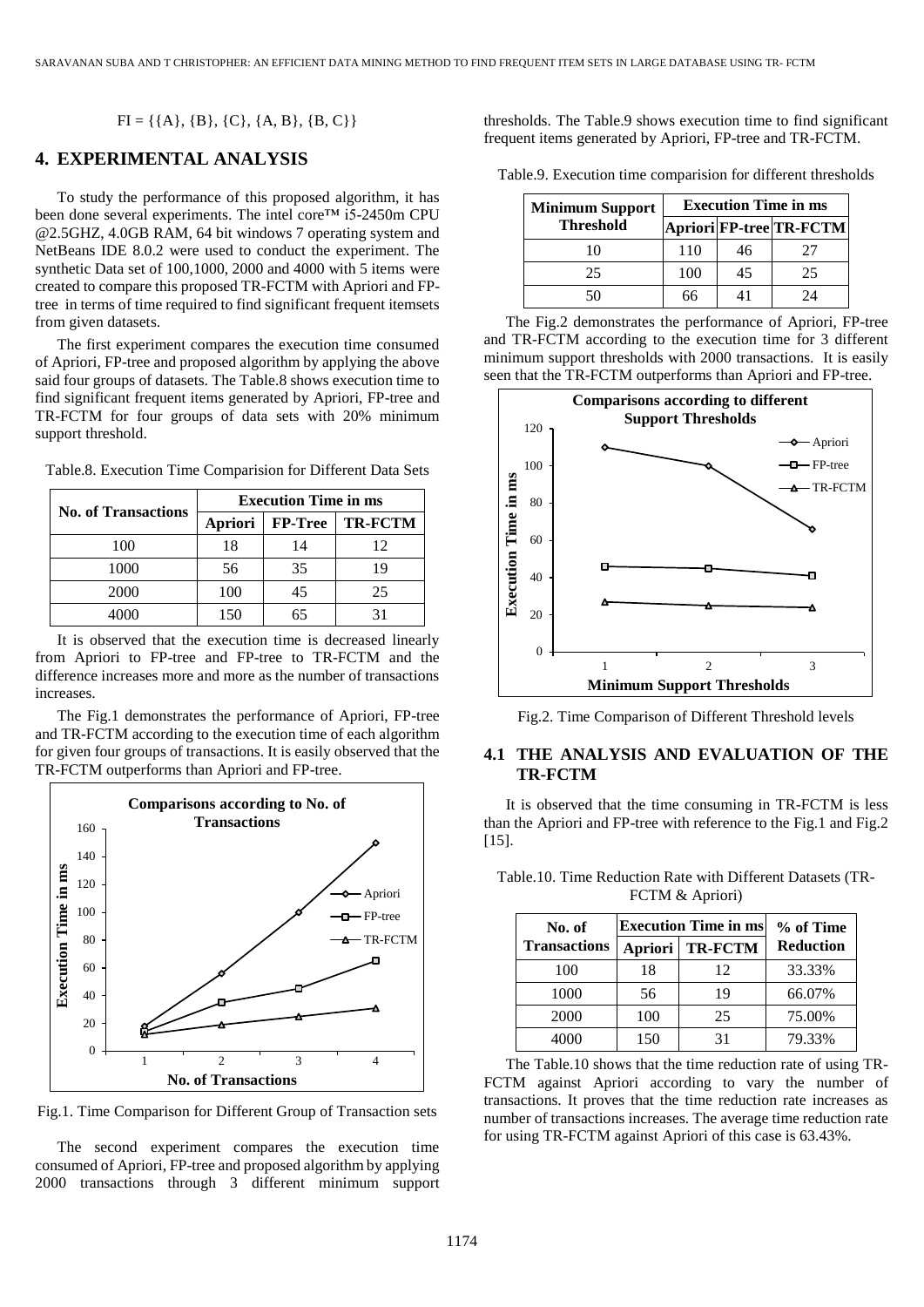| No. of              | <b>Execution Time in ms</b> | % of Time      |                  |
|---------------------|-----------------------------|----------------|------------------|
| <b>Transactions</b> | <b>FP-Tree</b>              | <b>TR-FCTM</b> | <b>Reduction</b> |
| 100                 | 14                          | 12             | 14.28%           |
| 1000                | 35                          | 19             | 45.71%           |
| 2000                | 45                          | 25             | 44.44%           |
|                     | 65                          | 31             | 52.30%           |

Table.11. Time Reduction Rate with Different Datasets (TR-FCTM & FP-tree)

The Table.11 indicates that the time reduction rate of using TR-FCTM against FP-tree by varying the number of transactions. Even though, the time reduction rate fluctuates as number of transactions increases, it agrees that the use of TR-FCTM will reduce the time. The average time reduction rate for using TR-FCTM against FP-tree of this case is 39.18%.

Table.12. Time Reduction Rate of Using TR-FCTM Against Apriori with different threshold levels

| Minimum                            | <b>Execution Time in ms</b> | % of Time      |                  |
|------------------------------------|-----------------------------|----------------|------------------|
| <b>Support</b><br><b>Threshold</b> | Apriori                     | <b>TR-FCTM</b> | <b>Reduction</b> |
| 10                                 | 110                         | 27             | 75.45%           |
| 25                                 | 100                         | 25             | 75.00%           |
| 50                                 | 66                          | 24             | 63.63%           |

The Table.12 shows that the time reduction rate of using TR-FCTM against Apriori by varying support thresholds for 2000 transactions. Even though, the time reduction rate varies according to value of support threshold, it confirms that the use of TR-FCTM will reduce the time. The average time reduction rate for using TR-FCTM against Apriori for this case is 71.36%.

Table.13. Time Reduction Rate of Using TR-FCTM Against FPtree with different threshold levels

| <b>Minimum</b>                     | <b>Execution time in ms</b> | $%$ of time    |           |
|------------------------------------|-----------------------------|----------------|-----------|
| <b>Support</b><br><b>Threshold</b> | <b>FP-tree</b>              | <b>TR-FCTM</b> | reduction |
| 10                                 | 46                          | 27             | 41.30%    |
| 25                                 | 45                          | 25             | 44.44%    |
| -50.                               |                             | 24             | 41.46%    |

The Table.13 shows that the time reduction rate of using TR-FCTM against FP-tree by varying support thresholds for 2000 transactions. Even though the time reduction rate is approximately equal according to various value of support threshold, it accepts that the use of TR-FCTM will reduce the time. The average time reduction rate for using TR-FCTM against Apriori for this case is 42.4%.

# **5. CONCLUSIONS AND FUTURE WORKS**

Frequent pattern mining algorithms are very important to find interesting patterns in large data base. This TR-FCTM is designed using transaction merging, finding direct frequency count and total frequency count for an itemsets. The experimental results show that the proposed methodology consumes less time for transaction scanning and candidate generation while it is compared with Apriori and FP-tree. So the TR-FCTM outperforms than Apriori and FP-tree for horizontal scalability of transactions for synthetically generated datasets. The vertical scalability and real time data set should be applied in future to improve its efficiency further.

### **REFERENCES**

- [1] G.K. Gupta, "*Introduction to Data Mining with Case Studies*", Prentice-Hall of India Pvt. Limited, 2006.
- [2] Saravanan Suba and Christopher T, "A Study on Milestones of Association Rule Mining Algorithms in Large Databases", *International Journal of Computer Applications*, Vol. 47, No. 3, pp. 12-19, 2012.
- [3] Ya-Han Hu and Yen-Liang Chen, "Mining Association Rules with Multiple Minimum Supports: A New Mining Algorithm and A Support Tuning Mechanism", *Decision Support Systems*, Vol. 42, No. 1, pp. 1-24, 2006.
- [4] S. Shankar and T. Purusothaman, "Utility Sentient Frequent Itemset Mining and Association Rule Mining: A Literature Survey and Comparative Study", *International Journal of Soft Computing Applications*, No. 4, pp. 81-95, 2009.
- [5] N.P. Gopalan and B. Sivaselvan, "*Data Mining Techniques and Trends*", PHI Learning, 2009.
- [6] Ashoka Savasere, Edward Omiecinski and Shamkant B. Navathe, "An Efficient Algorithm for Mining Association Rules in Large Databases", *Proceedings of the 21st International Conference on Very Large Data Bases*, pp. 432-444, 1995.
- [7] R. Agrawal, T. Imielinski and A. Swami, "Mining Association Rules Between Sets of Items in Large Databases", *Proceedings of the ACM SIGMOD International Conference on Management of Data*, pp. 207- 216, 1993.
- [8] M.J. Zaki and C.J. Hsiao, "CHARM: An Efficient Algorithm for Closed Association Rule Mining", Technical Report 99-10, Department of Computer Science, Rensselaer Polytechnic Institute, 1999.
- [9] Yin-Ling Cheung and A.W.-C. Fu, "Mining Frequent Itemsets without Support Threshold: with and without Item Constraints", *IEEE Transactions on Knowledge and Data Engineering*, Vol. 16, No. 9, pp. 1052-1069, 2004.
- [10] R. Agrawal and R. Srikant, "Fast Algorithms for Mining Association Rules", *Proceedings of 20th International Conference on Very Large Data Bases*, pp. 487-499, 1994.
- [11] Jong Soo Park, Ming-Syan Chen and Philip S. Yu, "Using a Hash- Based Method with Transaction Trimming and Database Scan Reduction for Mining Association Rules", *IEEE Transactions on Knowledge and Data Engineering*, Vol. 9, No. 5, pp. 813-825, 1997.
- [12] H. Toivonen, "Sampling Large Databases for Association Rules", *Proceedings of the 22th International Conference on Very Large Data Bases*, pp. 134-145, 1996.
- [13] Jong Soo Park, Ming-Syan Chen and Philip S. Yu*,* "An Effective Hash Based Algorithm for Mining Association Rules", *Proceedings of the 1995 ACM SIGMOD*